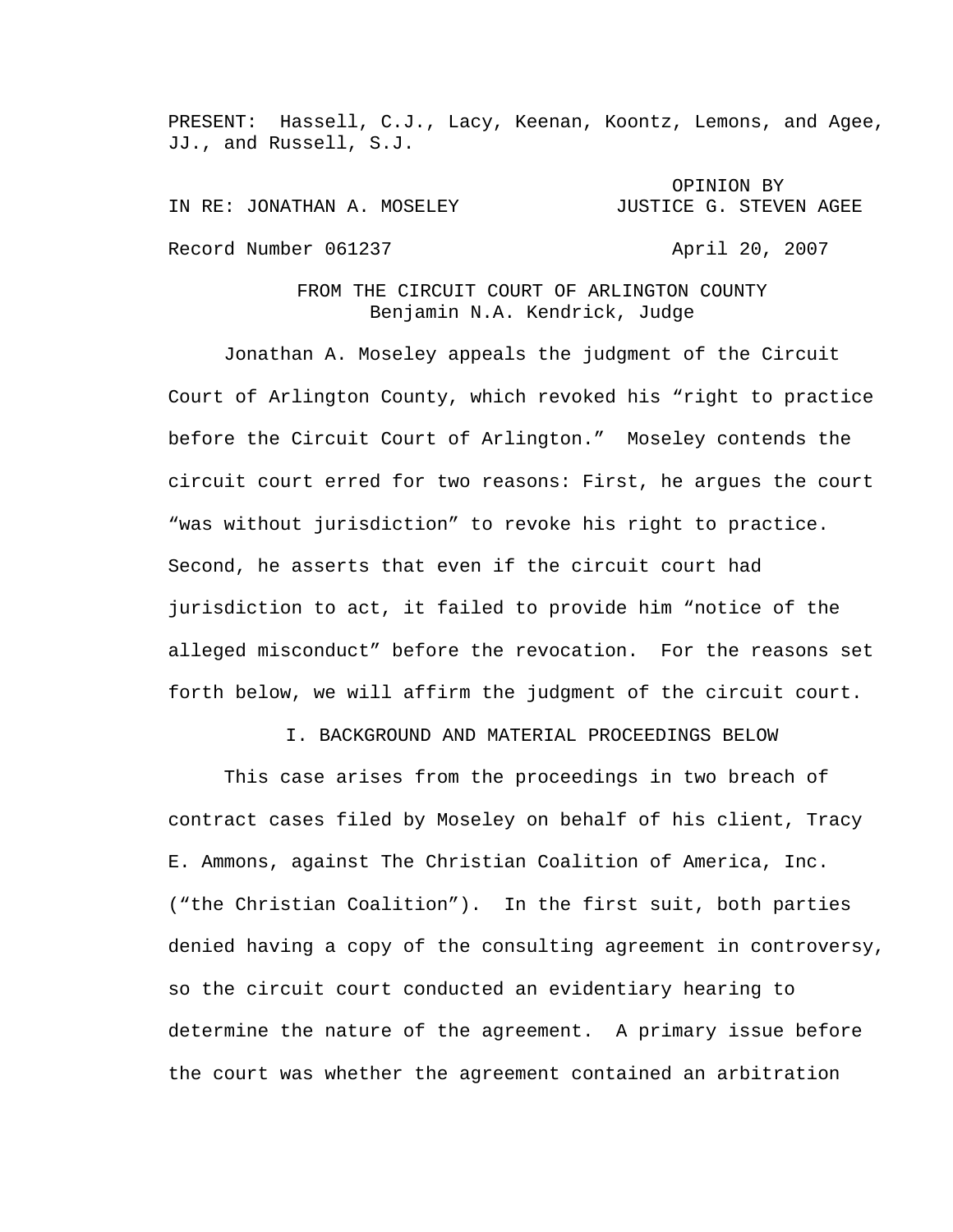clause, as the Christian Coalition contended, but which Ammons denied. On cross-examination during the hearing, Ammons testified he had found a copy of the consulting agreement, and that he had given a copy to his attorney, Moseley, who had it in the courtroom. Ammons further admitted that the agreement contained an arbitration clause.

Moseley, acting on behalf of Ammons, immediately requested a nonsuit. The circuit court stated it was compelled to grant the nonsuit, and then strongly reprimanded Moseley for his conduct during the course of the proceedings. In particular, the circuit court cited Moseley's failure to inform the court and opposing counsel that the contract had been located and contained the very arbitration provision he had previously denied existed. Furthermore, the circuit court cited Moseley's prior filing of numerous frivolous pleadings and motions in the matter, which needlessly wasted the time of the court and counsel. The circuit court then awarded sanctions against Moseley and Ammons, jointly and severally, in the amount of \$83,141.24, which represented a portion of the Christian Coalition's attorney's fees and costs related to Moseley's actions ("the monetary sanctions award"). $<sup>1</sup>$ </sup>

<sup>1</sup>  $1$  Moseley filed a timely notice and petition of appeal from this order. However, on March 15, 2005, this Court dismissed the petition for appeal under Rule 5:11 for failure to timely file a transcript or written statement of facts. The monetary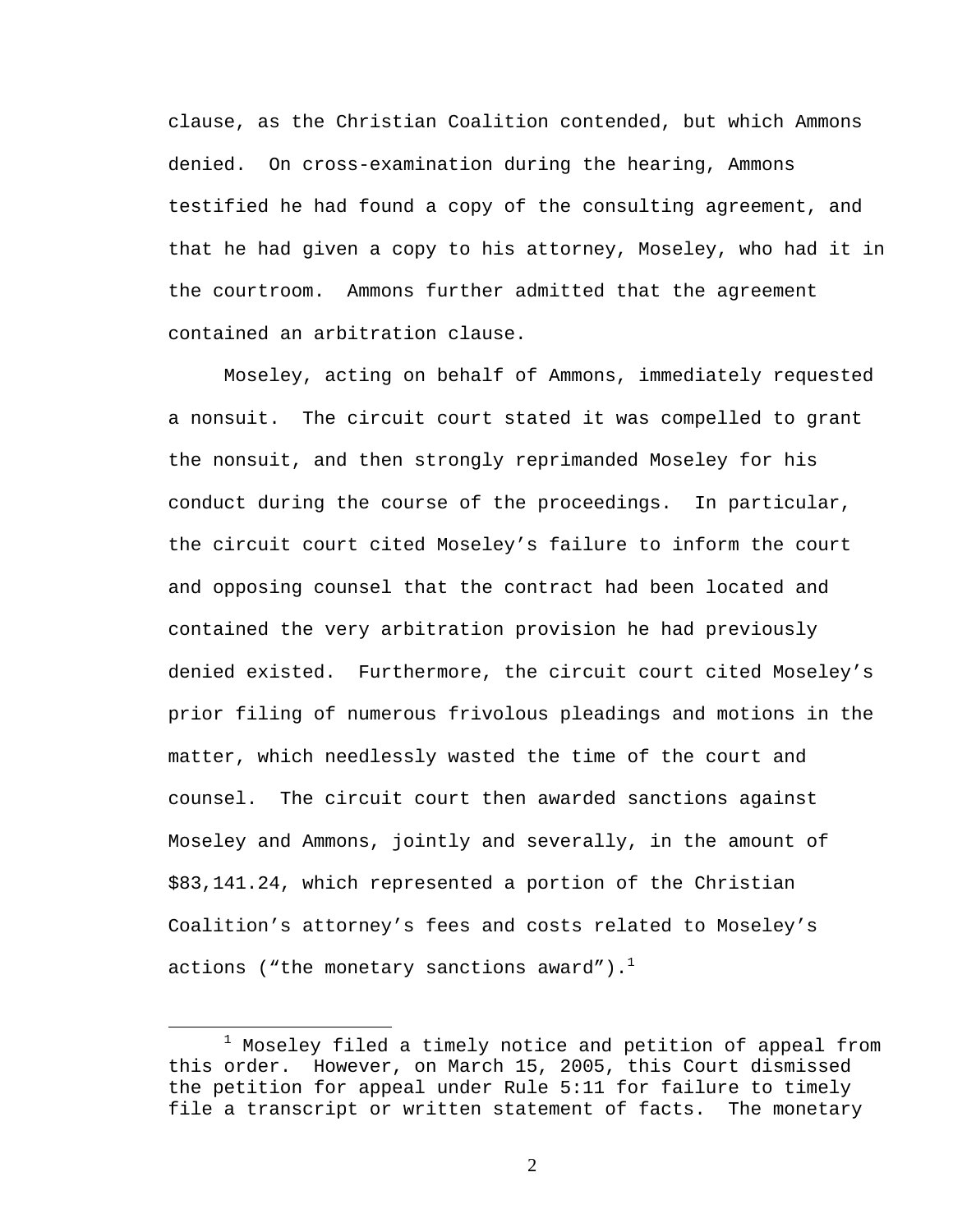Ammons and the Christian Coalition then entered into arbitration proceedings concerning the Christian Coalition's alleged breach of the consulting agreement. While the arbitration was ongoing, Moseley filed a second motion for judgment on Ammons' behalf, alleging substantially the same claims against the Christian Coalition as in the first motion for judgment.<sup>2</sup> The Christian Coalition filed a motion to disqualify Moseley from representing Ammons, asserting Moseley had an "irreconcilable and unwaiveable per se conflict" because his "personal interest inextricably [is] intertwined [and] adverse to his own client."<sup>3</sup>

 On February 16, 2006, the circuit court heard argument regarding the motion to disqualify Moseley from representing Ammons regarding the second motion for judgment. $^4$  Despite being

1

 $2$  The second motion for judgment attached a copy of the consulting agreement and contended the Christian Coalition waived its right to rely on the arbitration provisions by defending the prior motion for judgment.

<sup>3</sup> Among the factors the Christian Coalition cited in its motion to disqualify were: Moseley and Ammons' joint and several liability for the monetary sanctions award, Moseley's subsequent declaration of bankruptcy that would insulate him from collection of the monetary sanctions award, Moseley's failure to perfect an appeal of the monetary sanctions award, and Moseley's potential testimony in the pending case regarding the contract's arbitration clause.

4 Judge Joanne F. Alper was the presiding judge in the proceedings related to the first motion for judgment, and entered the monetary sanctions award. However, Judge Alper "voluntarily recused herself for the limited purpose of hearing

sanctions award against Moseley and Ammons is not before the Court in this appeal.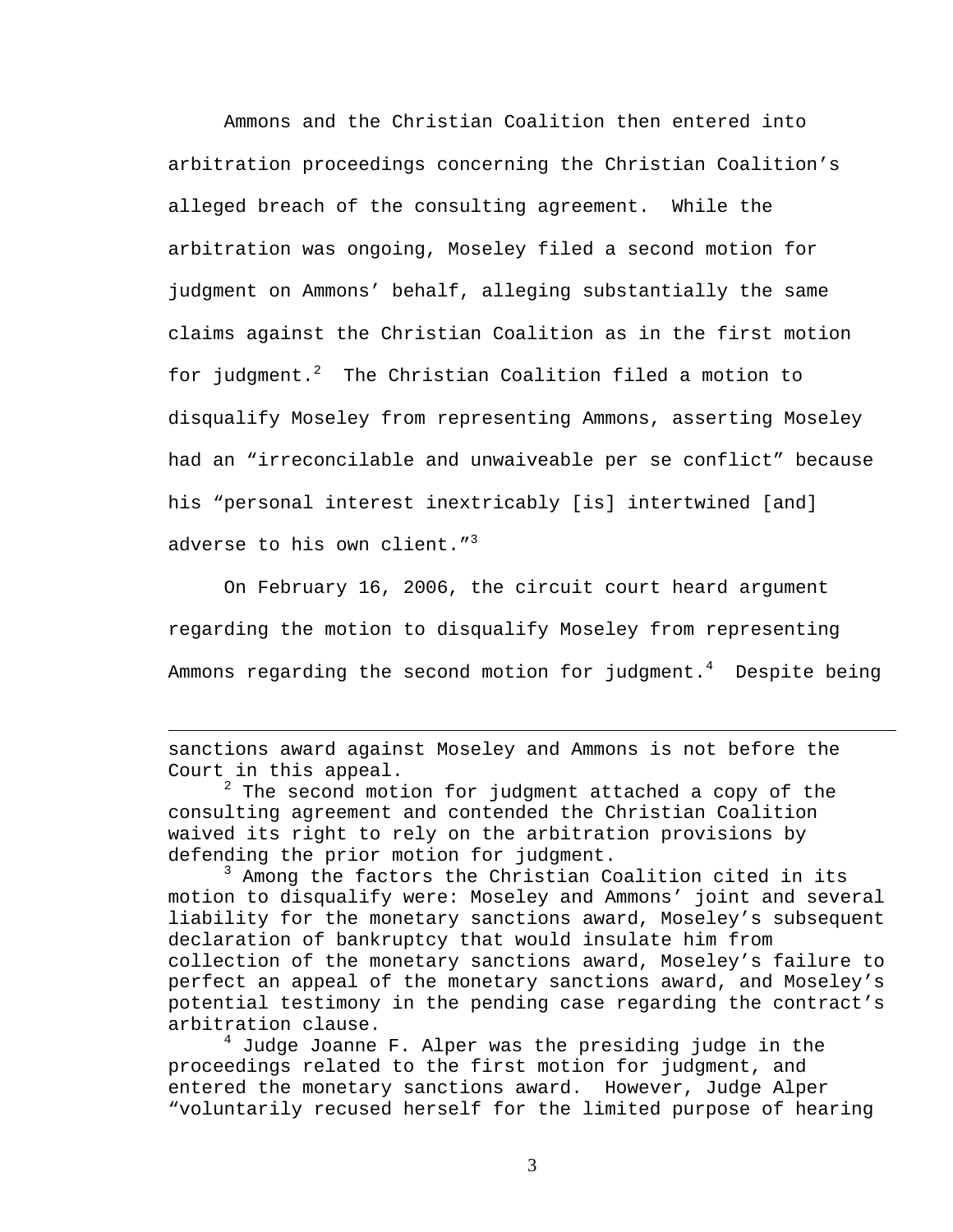sent a copy of the praecipe setting the hearing for that date, Moseley did not appear at the hearing due to an apparent miscommunication from the clerk's office and the judge's chambers, which led Moseley to believe no hearing would occur that day. However, the hearing did proceed as scheduled on February 16th and the Christian Coalition argued its motion to disqualify Moseley from the second motion for judgment proceeding and it urged the court to consider additional sanctions, including issuing a rule to show cause based on Moseley's conduct. In addition, the Christian Coalition called David R. Rosenfeld to testify as an expert in the field of legal ethics in Virgina. Rosenfeld testified that Moseley had a conflict of interest with Ammons and that Moseley's "conduct falls well below the [ethical and professional] standard of care" for attorneys licensed to practice law in Virginia. Rosenfeld also testified that he examined a letter written by and a motion filed by Moseley, and they contained "entirely inappropriate, inaccurate, and in some instances, just downright . . . false" allegations about Judge Alper. $^5$ 

from Defendant's Motion to Disqualify." Judge Benjamin N.A. Kendrick presided over the remaining proceedings relevant to this appeal, including the February 16, 2006 and March 16, 2006 hearings.

1

5 Moseley's letter and motion, which the Christian Coalition introduced into evidence at the hearing, indicated that Judge Alper decided to recuse herself from hearing the motion to disqualify him from representing Ammons because she had engaged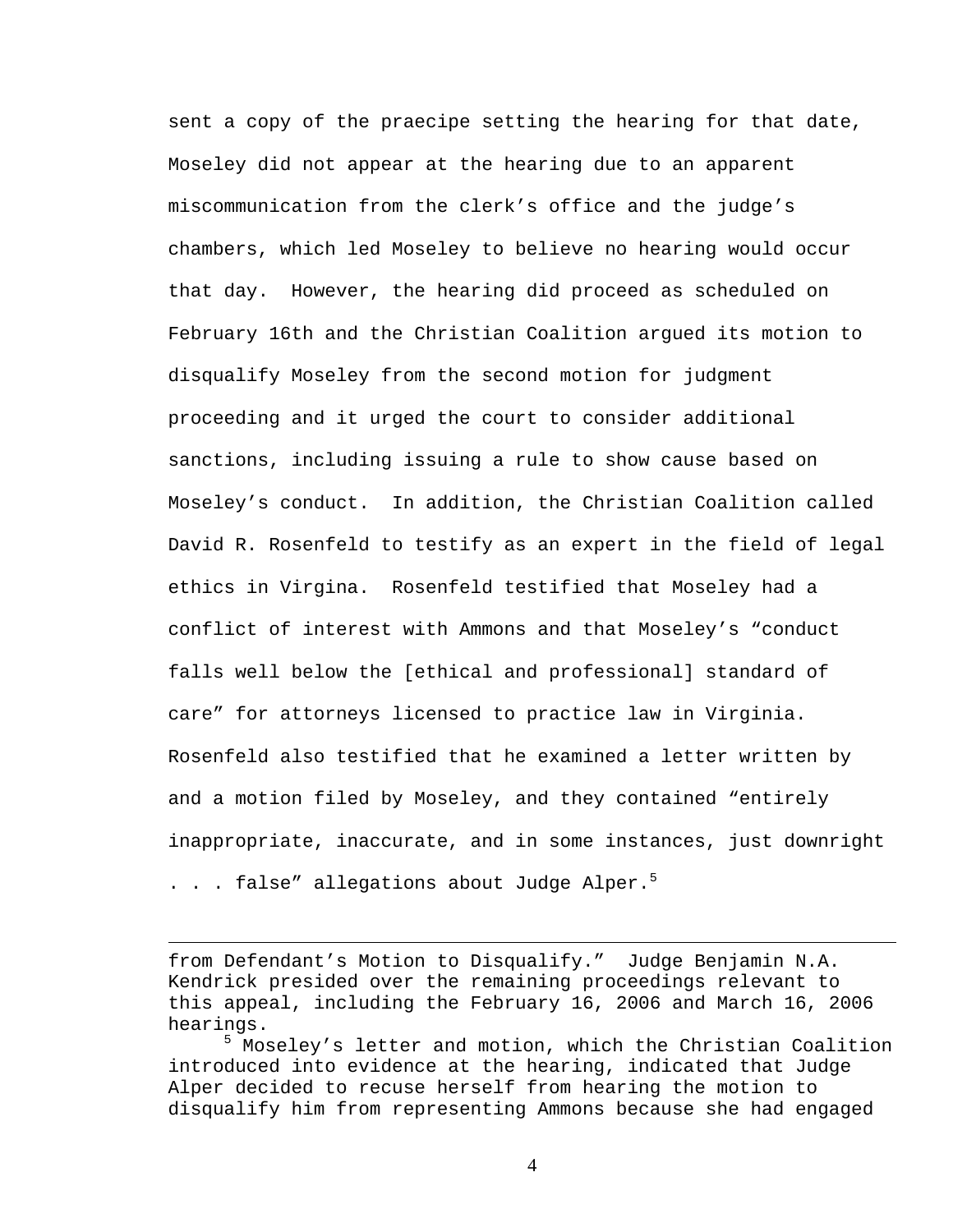As a result of the hearing, the circuit court entered an order on February 27, 2006 that granted the Christian Coalition's motion to disqualify Moseley and further directing Moseley "to appear before this Court on the 16[th] day of March 2006 to show cause why Moseley's right to practice before this Court should not be revoked."

As directed by the circuit court, Moseley received a copy of the February 27 order and a transcript of the February 16 hearing. Moseley petitioned the circuit court for a rehearing regarding the February 27 order, and explained the reason for his absence from the February 16 hearing. In light of Moseley's explanation, the circuit court "vacated [the February 27 order] pending the outcome of the March 16, 2006 hearing."

Prior to the March 16 hearing, the Christian Coalition alerted the circuit court that it had just obtained an e-mail written and circulated by Moseley, which the Christian Coalition asked be considered at the March 16 hearing. Moseley was sent a copy of both the Christian Coalition's letter to the circuit court and the e-mail. In the e-mail, Moseley characterized opposing counsel as "certainly demonically empowered. I have never seen anyone who reeks of evil so much." Furthermore, Moseley described the monetary sanctions award entered by Judge

 $\overline{a}$ 

in "misconduct" during the first motion for judgment proceedings.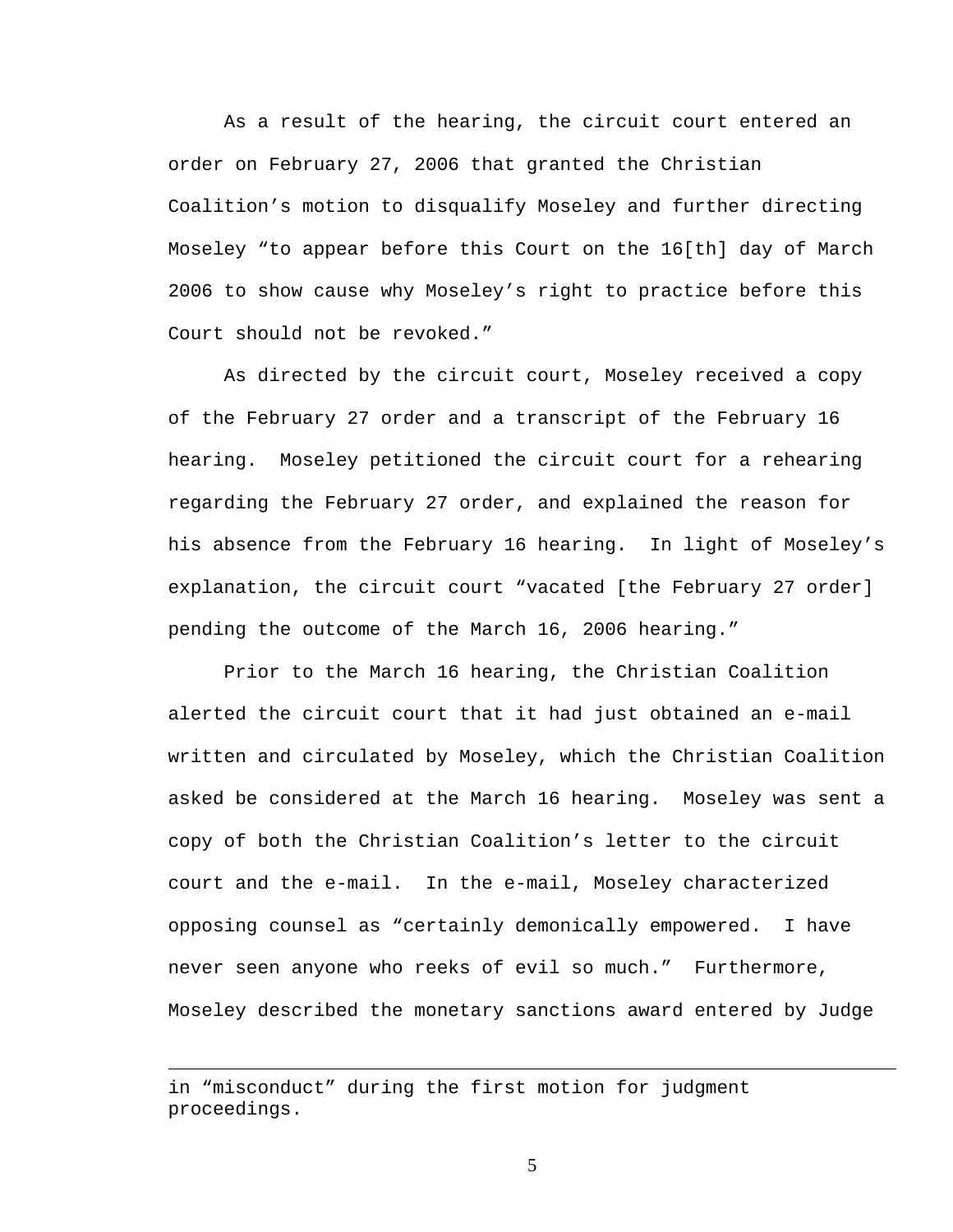Alper as "an absurd decision from a whacko judge, whom I believe was bribed."

At the March 16 hearing, which included the Rule to Show Cause, the circuit court directed the Christian Coalition to reargue its motion to disqualify Moseley. In its opening statement, the Christian Coalition argued "the evidence is overwhelming that [Moseley] should not only be disqualified [from representing Ammons], but within this judicial district [have his right to practice] suspend[ed] or revoke[d]," and have his conduct reported to the State Bar for further investigation. The presiding judge then reiterated that those would be the three issues before the court during the hearing.

The Christian Coalition again called David Ross Rosenfeld as an expert witness, and he gave substantially the same testimony as in the February 16 hearing. When asked about Moseley's recent e-mail, Rosenfeld testified that in his expert opinion, "the characterization of a sitting judge as a wacko judge constitutes a per se violation of the standard of care established through Rule 8.2" of the Rules of Professional Conduct in Virginia.

During the hearing, Moseley repeatedly contended that he had not been given notice that the court was considering the revocation of his privilege to practice before it. The circuit court rejected Moseley's argument, finding that Moseley had been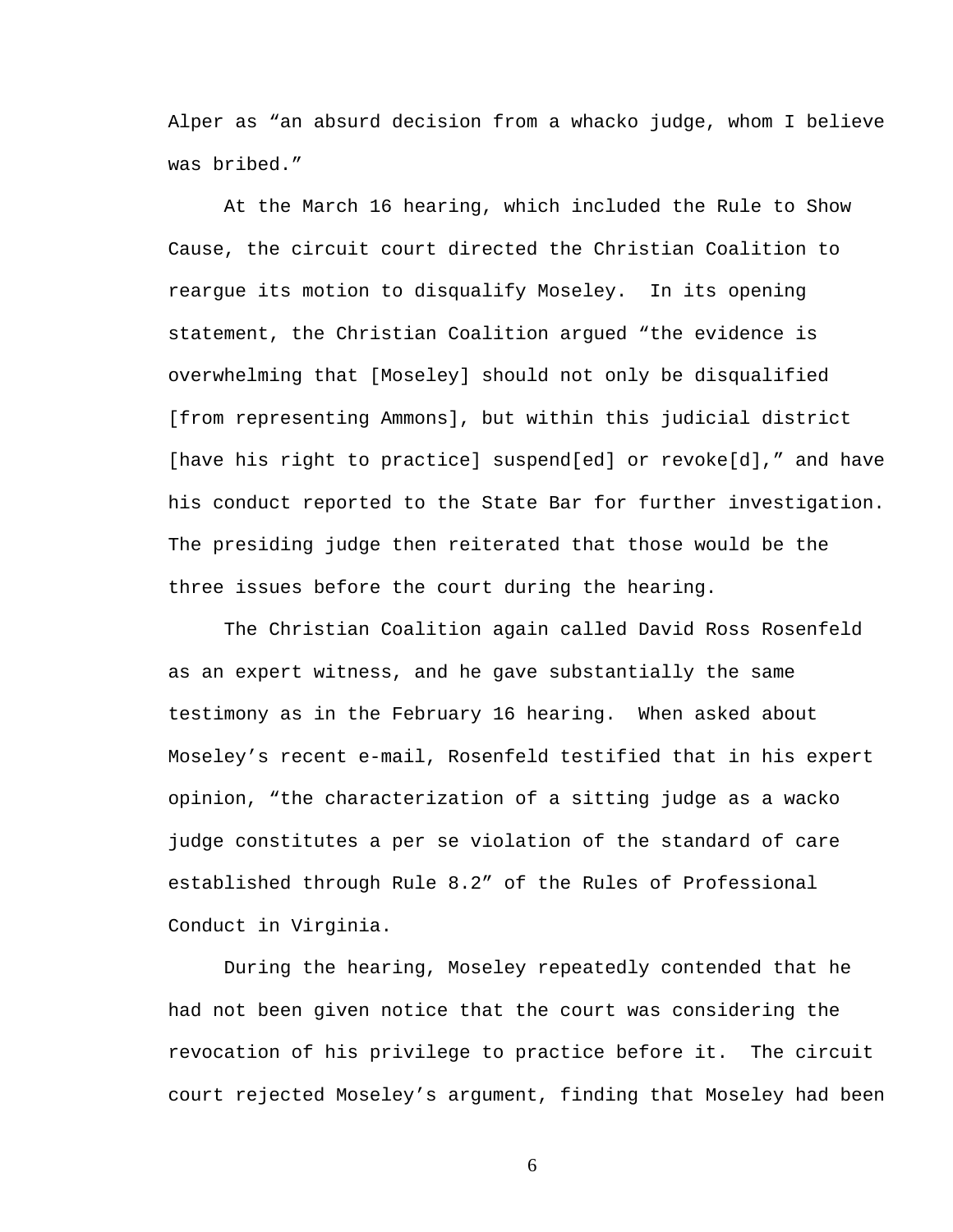given adequate notice of the issue in the motion to disqualify, the transcripts of the February 16 hearing, the specific terms of the February 27 order, particularly the rule to show cause, and the enunciation by counsel and the court of the issues before it at the hearing.

The circuit court then entered an order dated March 16, 2006, finding that Moseley had "an irreconcilable [and unwaiveable] conflict of interest" and ordered that he "immediately terminate his representation" of Ammons. The court also made a specific finding that Moseley "had timely, adequate, and proper notice of this proceeding" and that it had "the inherent power to suspend or annul the license of an attorney practicing before it. § 54.1-3915, Code of Virginia [and] Legal Club of Lynchburg v. Light, 137 Va. 249[, 119 S.E. 55] (1923)." The order then recited that "Moseley's conduct during . . . this cause . . . raises sufficient and serious questions for this Court regarding [his] competency and fitness to practice law before this Court" and found Moseley had "engaged in unethical conduct in violation of the Virginia Code of Professional Conduct and . . . made contemptible, irresponsible and false statements about a sitting judge." The March 16, 2006 order then provided that "Moseley's right to practice before the Circuit Court of Arlington . . . be and hereby is revoked" and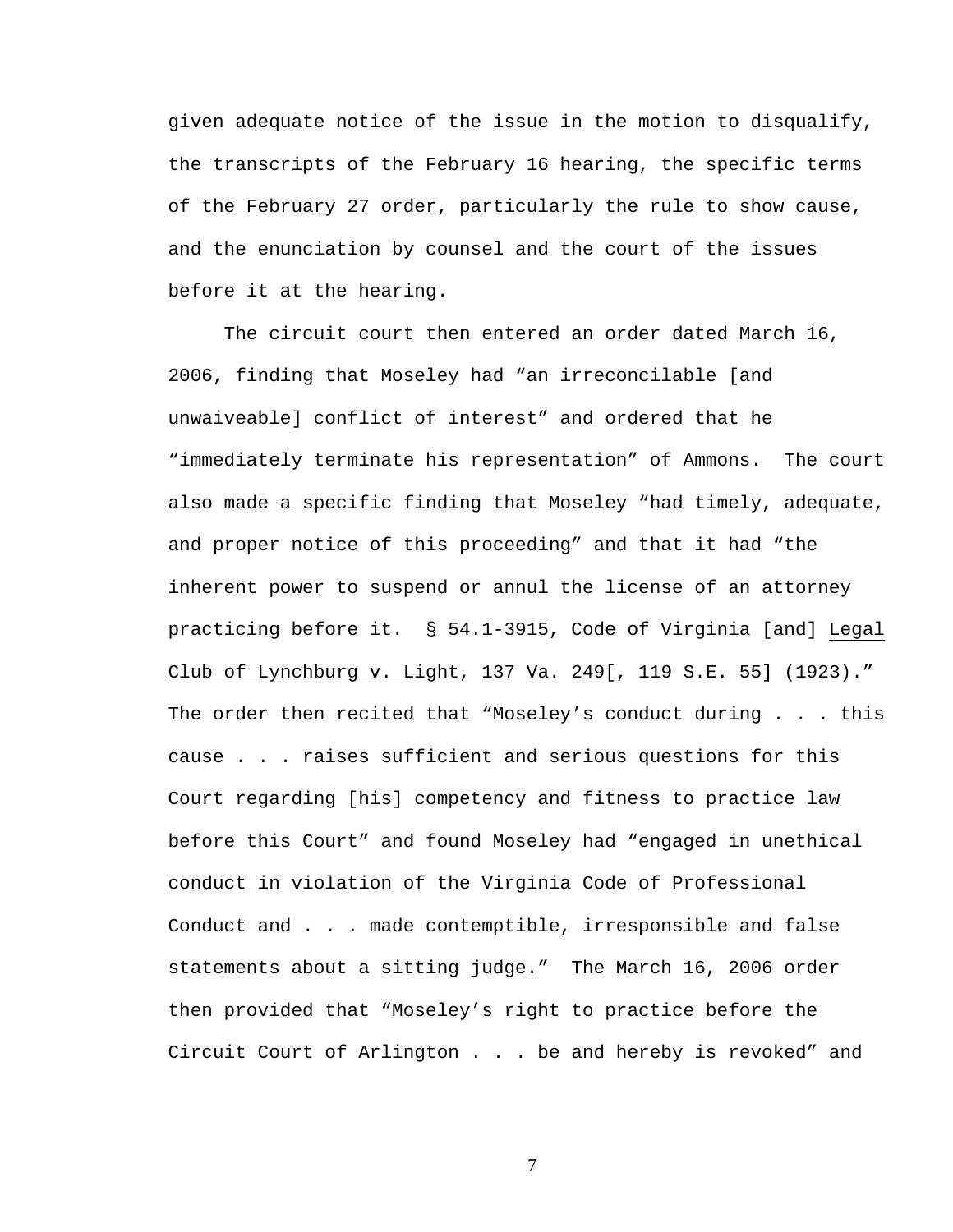referred to the Virginia State Board and this Court "consideration of reciprocal revocation of licensure."

We awarded Moseley this appeal from the March 16, 2006 order as to the revocation of his privilege to practice before the Circuit Court of Arlington County.<sup>6</sup>

## II. ANALYSIS

 On appeal to this Court, Moseley makes two assignments of error. First, he contends the circuit court erred because it "was without jurisdiction" to revoke his entitlement to practice law before the Circuit Court of Arlington County. Second, Moseley asserts the circuit court failed to properly provide him "notice of the alleged misconduct" prior to taking such action. We address each assignment of error in turn.

A. Jurisdiction of the Circuit Court

Moseley contends the Circuit Court of Arlington County did not have jurisdiction to revoke his entitlement to practice before it because the "whole field of disbarment in Virginia" is now regulated by statute. He argues that because the circuit court did not follow the procedure for disbarment set forth in

<sup>6</sup> <sup>6</sup> Moseley's disqualification from representing Ammons and the referral to the Virginia State Bar are not before this Court on appeal. The underlying dispute between Ammons and the Christian Coalition has subsequently settled. Consequently, we granted Moseley's motion to dismiss the Christian Coalition as appellee in the matter and the appeal was re-styled In re Moseley. The Court designated counsel to argue as amicus curiae in support of the circuit court's actions.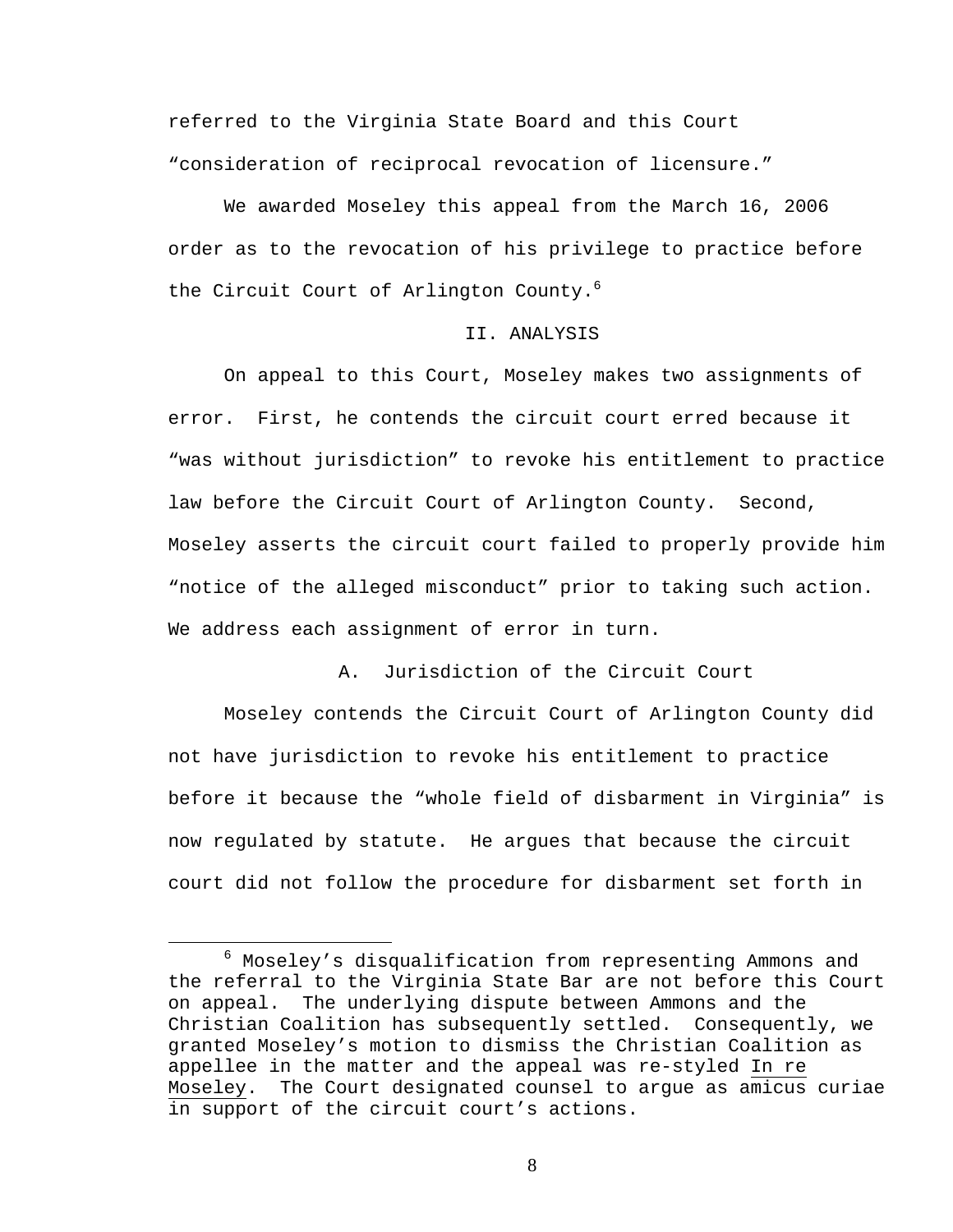Code § 54.1-3935, it was without authority to act so as to bar his practice before that court. Moseley distinguishes the circuit court's authority "to remove counsel in a particular case or to punish for contempt," and the type of action here, which removes his ability to appear before the court.

At the outset, it is important to note that Moseley's license to practice law in Virginia was not affected by the March 16, 2006 order. Licensure of an attorney, and revocation of that license, are matters governed by statute. Code §§ 54.1- 3928, -3934 et seq. It is not within the jurisdiction of a circuit court to adjudicate the revocation of a license to practice law except in compliance with the statutory authority. Code § 54.1-3935. $^7$  The circuit court clearly recognized that limitation because it referred any action regarding Moseley's license to practice law to the Virginia State Bar. A license to practice law covers the full panoply of actions an attorney can undertake from writing a will to representing a person in a controversy before a court. And while the issuance of a license to practice law carries with it certain rights for the holder of that license, the ability to practice before a particular court is a distinct and separate consideration.

 $^7$  Even before the unification of the various bars within the Commonwealth and creation of the Virginia State Bar in 1938, revocation of a license to practice law was a matter governed by statute. Ex Parte Fisher, 33 Va. (6 Leigh) 619, 624-25 (1835).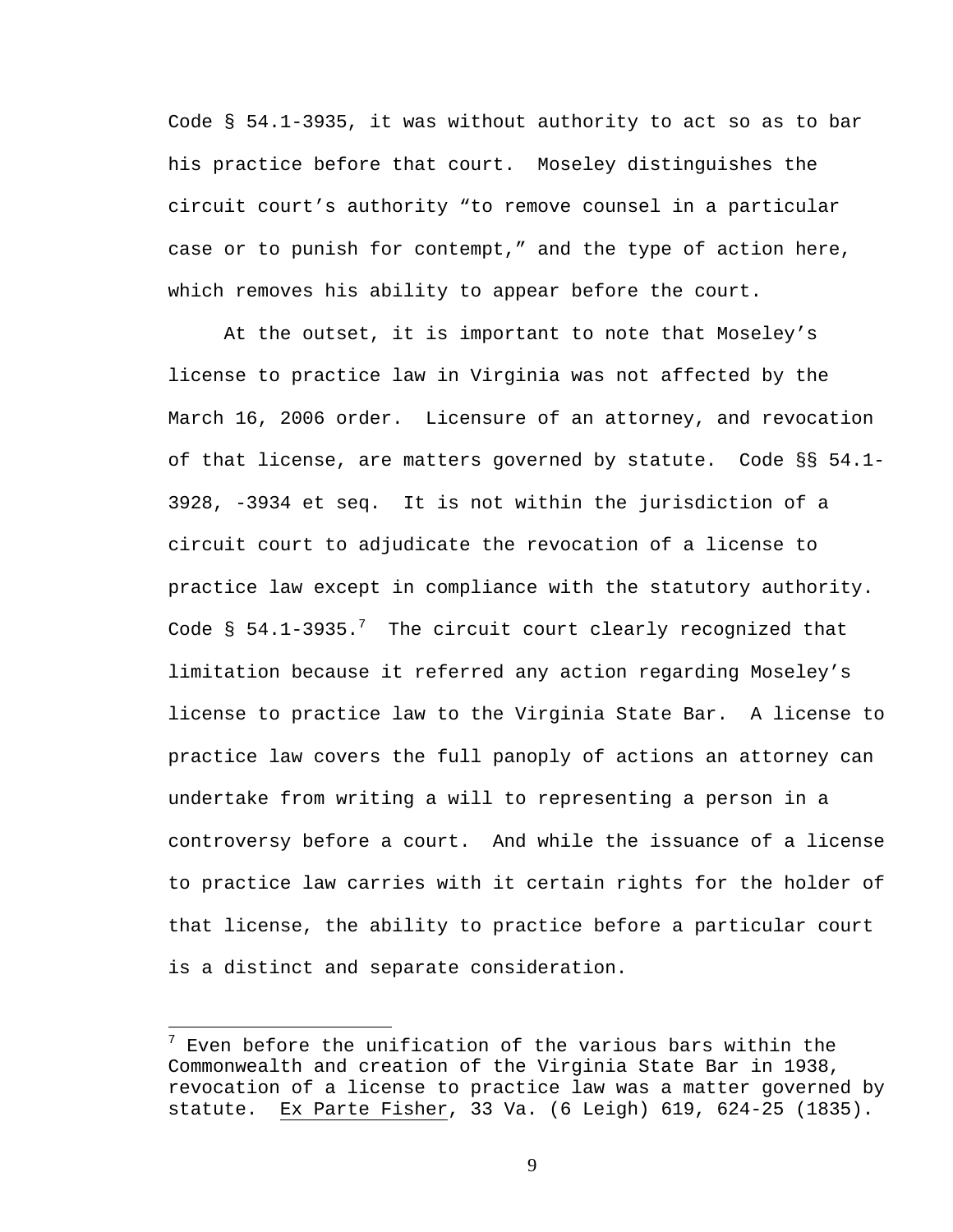The matter before the Court on appeal, however, is not the status of Moseley's license to practice law, but whether a court can revoke his privilege to practice before a particular court when no statute specifically provides for that action. The answer to that query is answered by our long-standing jurisprudence.

We addressed the basic issue now before us in 1835 in Ex Parte Fisher, 33 Va. (6 Leigh) 619, 624-25 (1835). Our resolution of the issue then remains as valid today as it was nearly two centuries ago. "[I]ndependently of any statutory restriction, the courts of record of this [C]ommonwealth might, in a proper case, suspend or annul the license of an attorney, so far as it authorized him to practice in the particular court, which pronounced the sentence, but no farther." Id. at 624.

Although the local circuit courts had jurisdiction in the 19th century both to issue a license to practice law and control the actual practice before that court, the intervening statutory regimen ceding licensure to the Virginia State Bar (as opposed to the various circuit courts) has no effect on the continuing authority of a court to regulate the privilege of practicing before that court. We explained this concept in Legal Club of Lynchburg:

Independent of statutory authority, all courts of record in Virginia have inherent power in a proper case to suspend or annul the license of an attorney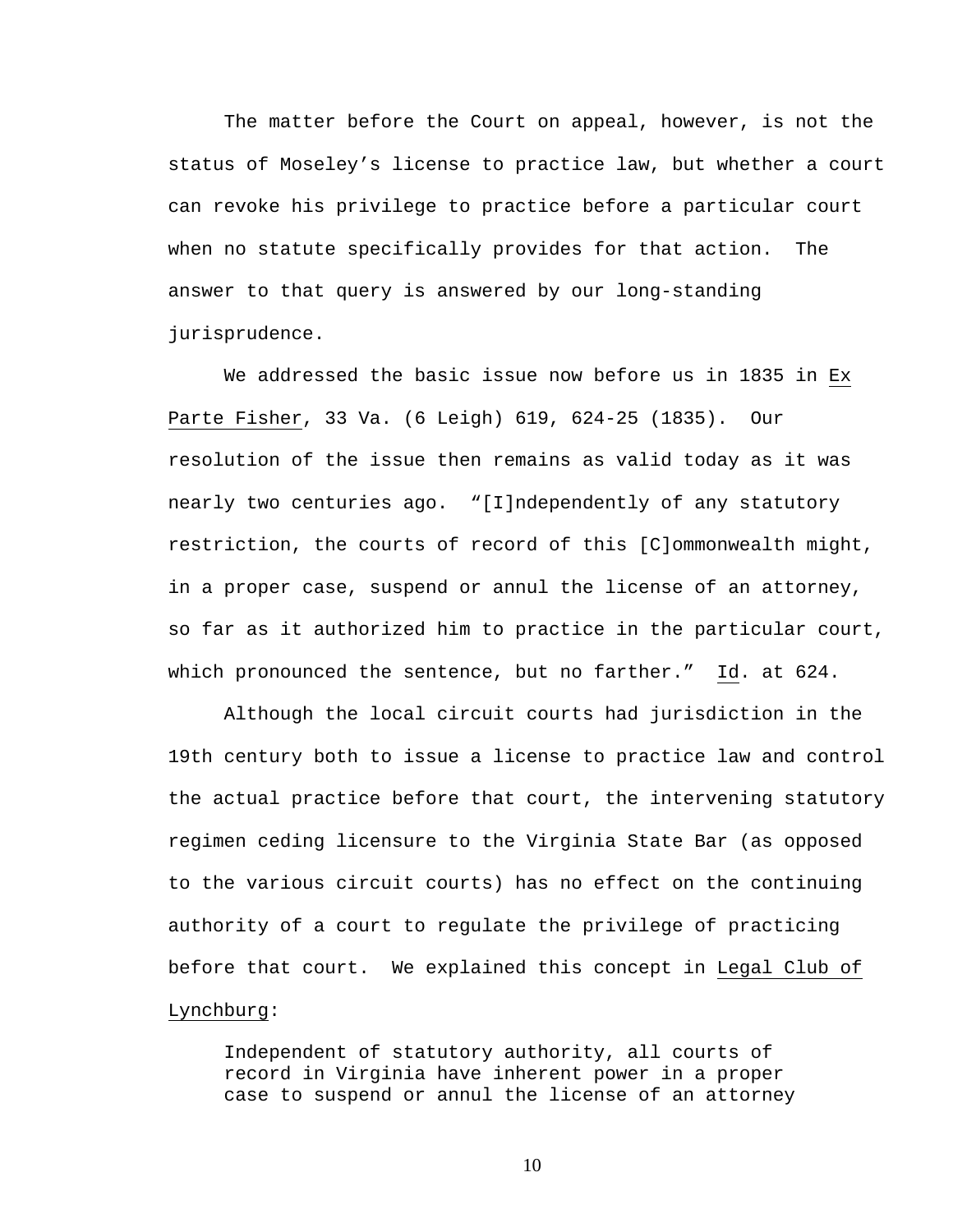practicing in the particular court which pronounces the sentence of disbarment.

137 Va. at 250, 119 S.E. at 55. This independent and inherent power to regulate the lawyers practicing before it is vested in courts as part of the authority necessary to the existence and function of a court. See, e.g., Link v. Wabash R. Co., 370 U.S. 626, 630-31 (1962).

In Code § 54.1-3935, on which Moseley relies, the General Assembly has set forth the procedure by which the appropriate court is empowered to revoke or suspend a license to practice law that affects the right to practice law throughout the Commonwealth. However, as recognized in Legal Club, this statutory authority does not curtail a court's pre-existing and

The remaining subsections set forth how the case will proceed and the attorney's rights during the proceedings. Subsection (D) specifically authorizes the court to, inter alia, revoke or suspend an attorney's "license to practice law in this Commonwealth" if the attorney is found guilty by the court.

 8 Subsection (A) of Code § 54.1-3935 states: If the Supreme Court, the Court of Appeals, or any circuit court of this Commonwealth observes, or if a complaint, verified by affidavit is made by any person to such court, that any attorney has been convicted of a misdemeanor involving moral turpitude or a felony or has violated the Virginia Code of Professional Responsibility, the court may assign the matter to the Virginia State Bar for investigation. Upon receipt of the report of the Virginia State Bar, the court may issue a rule against such attorney to show cause why his license to practice law shall not be revoked. If the complaint, verified by affidavit, is made by a district committee of the Virginia State Bar, the court shall issue a rule against the attorney to show cause why his license to practice law shall not be revoked.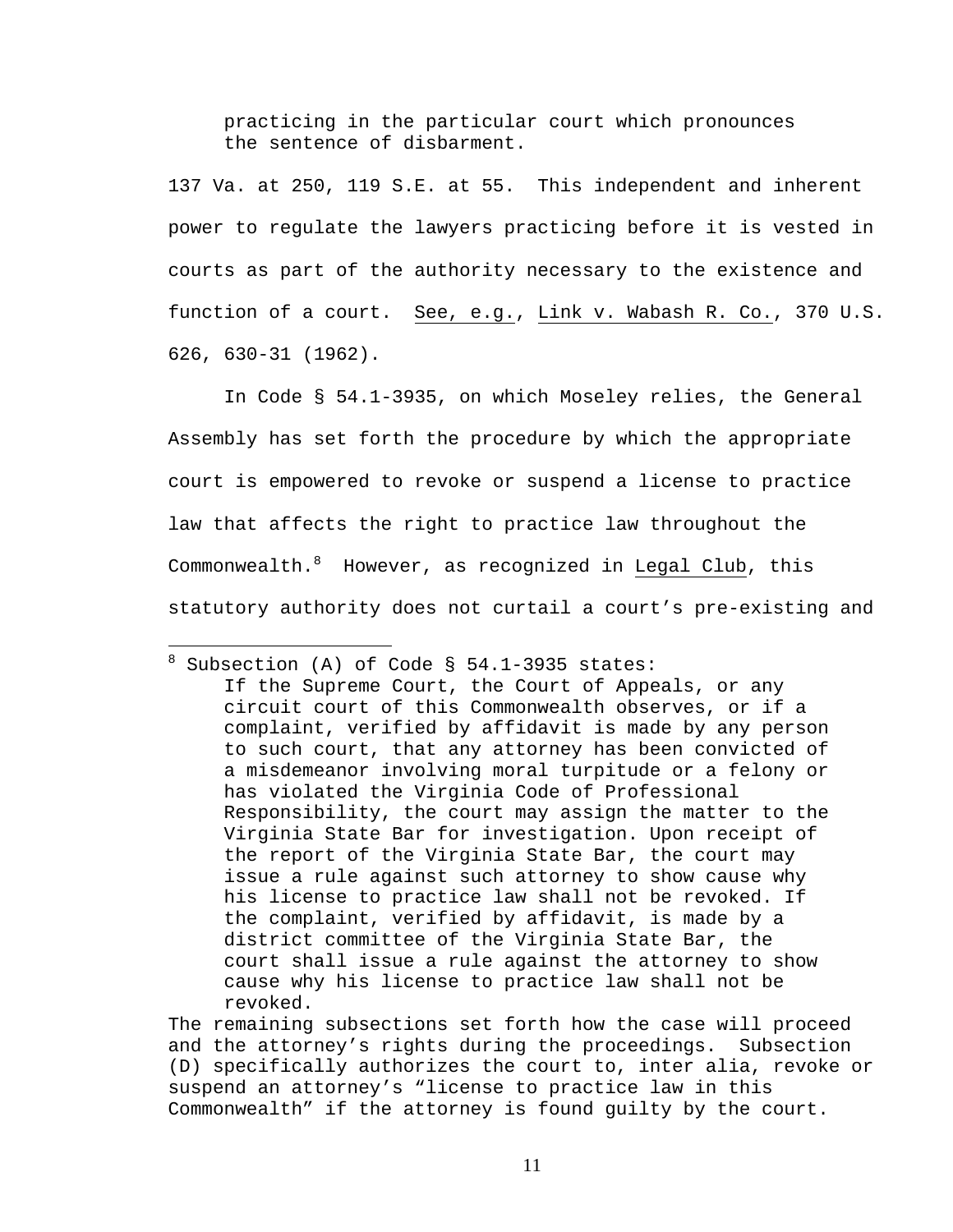independent authority to control those who practice before it, including the authority to suspend or revoke an attorney's privilege to practice before that court. 137 Va. at 250-51, 119 S.E. at 55. "Such power does not depend for its existence upon either constitutional or statutory provisions, but is possessed by all courts of record, unless taken away by express constitutional (or possibly legislative) inhibition." Id. at 251, 119 S.E. at 55.

Although Legal Club seemed to leave open the possibility that a legislative enactment could circumscribe a court's authority to discipline attorneys practicing before it, this Court's decision in Norfolk & Portsmouth Bar Ass'n v. Drewry, 161 Va. 833, 172 S.E. 282 (1934), annuls that possibility. In Drewry we reiterated not only that a court has "an inherent power" to discipline and regulate attorneys practicing before it, but also recognized that "[t]his power, since the judiciary is an independent branch of government, is not controlled by statute." 161 Va. at 836, 172 S.E. at 283. Thus, the court's authority to discipline attorneys and regulate their conduct in proceedings before that court is also a constitutional power derived from the separation of powers between the judiciary, as an independent branch of government, and the other branches. Va. Const. art. III, § 1; art. VI, § 1; see, e.g., Harlen v. Helena, 676 P.2d 191, 193 (Mont. 1984); Hustedt v. Workers'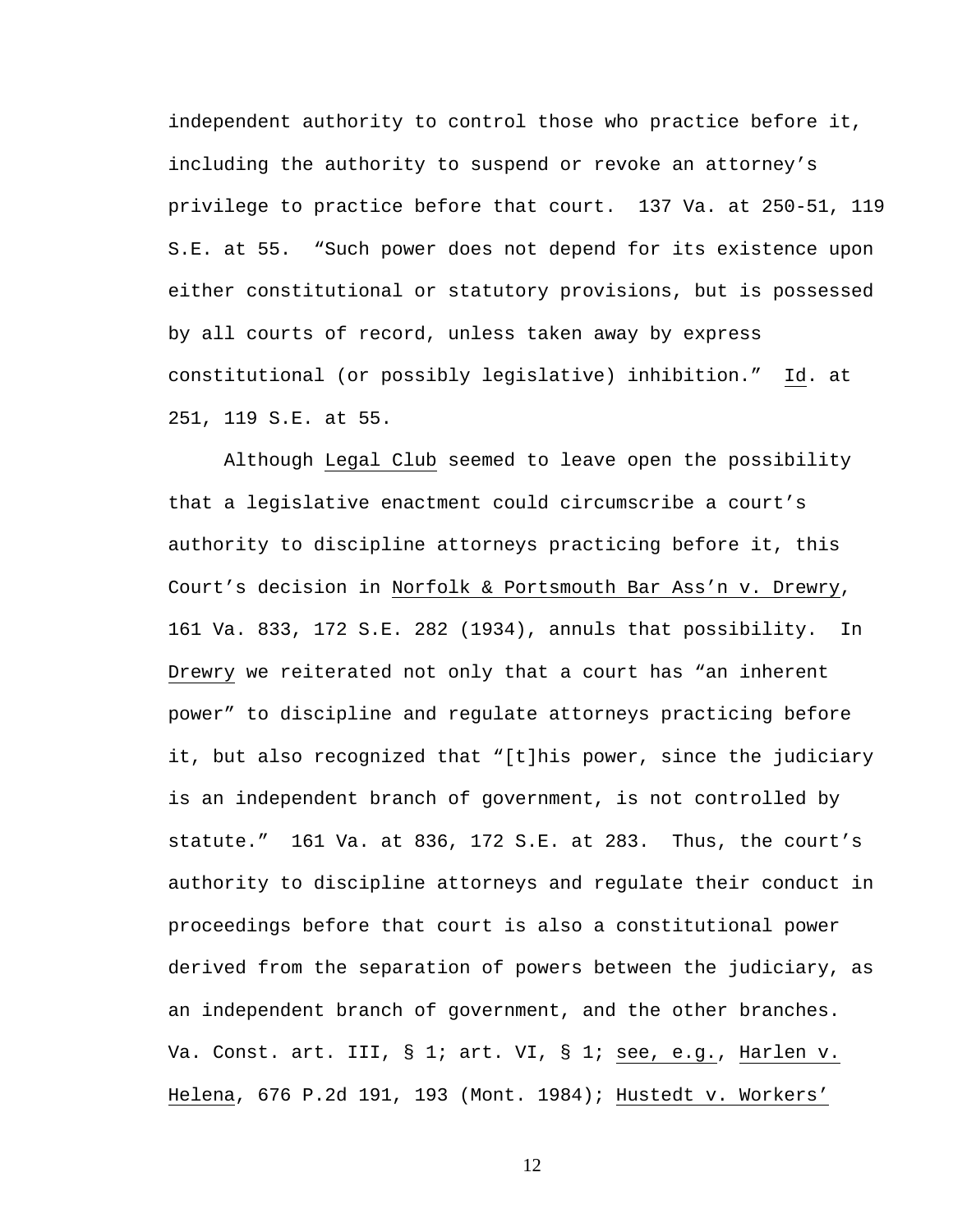Comp. Appeals Bd., 636 P.2d 1139, 1142-44 (Cal. 1981); R.J. Edwards, Inc. v. Hert, 504 P.2d 407, 411 (Okla. 1972); State ex rel. Oregon State Bar v. Lenske, 407 P.2d 250, 254-56 (Or. 1965); In re Sparks, 101 S.W.2d 194, 196 (Ky. 1936). As the circuit court implied, this inherent and constitutional power is essentially acknowledged in Code § 54.1-3915, where even this Court is prohibited from promulgating "any rule or regulation or method of procedure which eliminates the jurisdiction of the courts to deal with the discipline of attorneys."

Our more recent cases continue to recognize this inherent and constitutional authority of a court to discipline attorneys apart from the formal statutory disciplinary procedures affecting the attorney's license to practice law. For example, as recently as March of this year, we summarized our jurisprudence in this area in Nusbaum v. Berlin, 273 Va. 385, 641 S.E.2d 494 (2007):

[T]his Court has recognized that the courts of this Commonwealth have the inherent power to supervise the conduct of attorneys practicing before them and to discipline any attorney who engages in misconduct. A court's inherent power to discipline an attorney practicing before it includes the power not only 'to remove an attorney of record in a case,' [Judicial Inquiry and Review Comm'n v. Peatross, 269 Va. 428, 447, 611 S.E.2d 392, 402 (2005)], but also 'in a proper case to suspend or annul the license of an attorney practicing in the particular court.' "

Id. at 399, 641 S.E.2d at 501 (citations omitted). Thus, the authority of a court to regulate the conduct of attorneys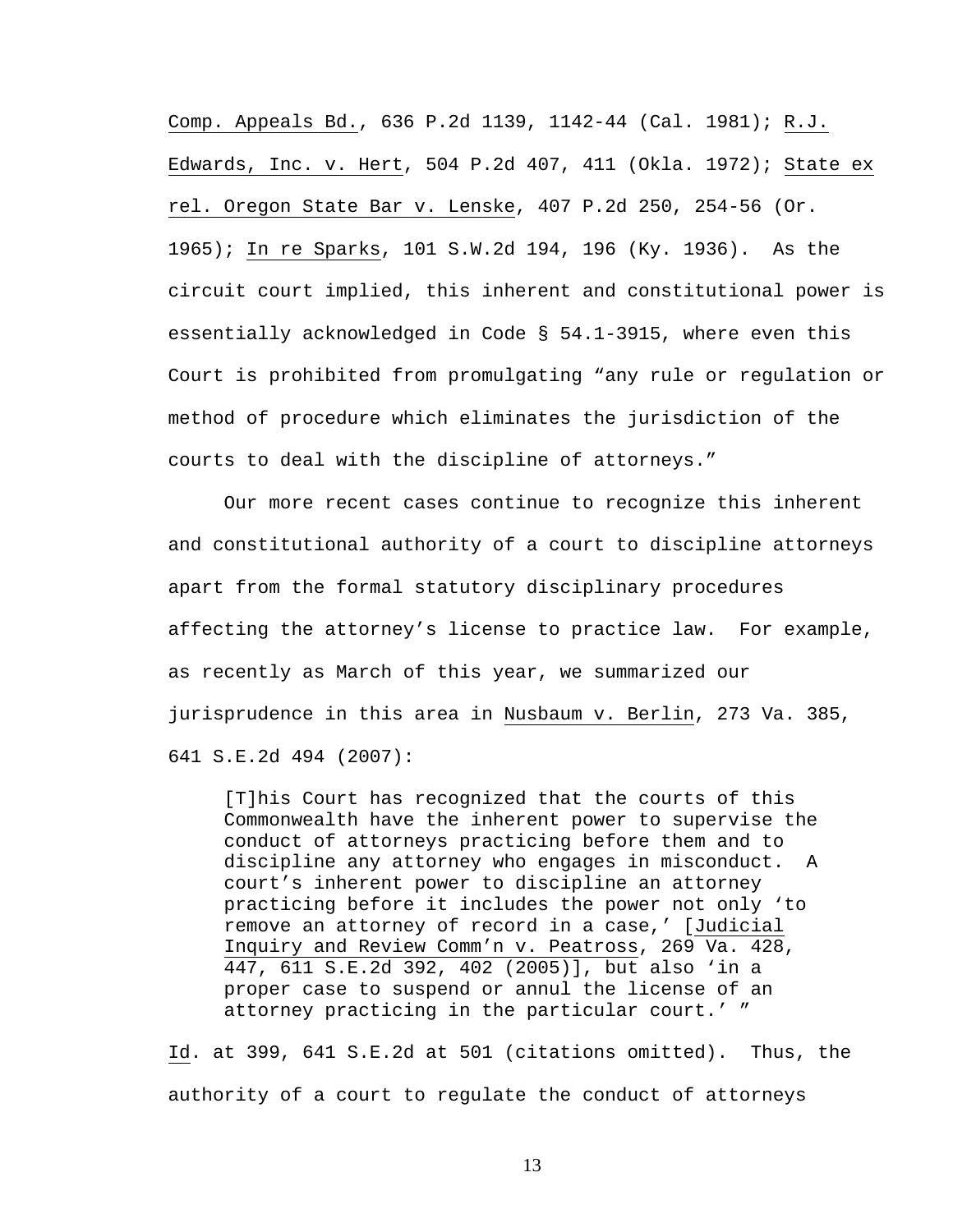practicing before that court by revoking or suspending that privilege is both an inherent and a constitutional power that is not dependent on its creation by legislative enactment and thus cannot be limited by statute. Accordingly, under our longstanding precedent, the circuit court had jurisdiction to revoke Moseley's privilege to practice before that court. $^9$ 

The March 16, 2006 order by its plain terms applies only to Moseley's right to practice before the Circuit Court of Arlington County. By necessity, the circuit court's action is the act of that court and not limited to practice before the individual judge presiding over the case. See Commonwealth v. Epps, 273 Va. 410, 414, 641 S.E.2d 77, 80 (2007) (In the context of contemptuous behavior in the courtroom, "[a]ny harm in this case was suffered by the court as an institution, not by [the judge] personally."). By that, we mean the order of March 16, 2006, by its very issuance, is an act binding within the jurisdictional limits of the Circuit Court of Arlington County. Therefore, the Circuit Court of Arlington County, which is coterminous with the 17th judicial circuit, has authority to regulate the conduct of attorneys throughout that circuit, but

 $\overline{a}$ 

<sup>&</sup>lt;sup>9</sup> Moseley raises no issue as to the sufficiency of the evidence to support the circuit court's judgment, nor does he raise an issue as to whether the circuit court abused its discretion, based on the evidence, in revoking his privilege to practice before the court. Thus, we address neither matter. Rule  $5:17(c)$ .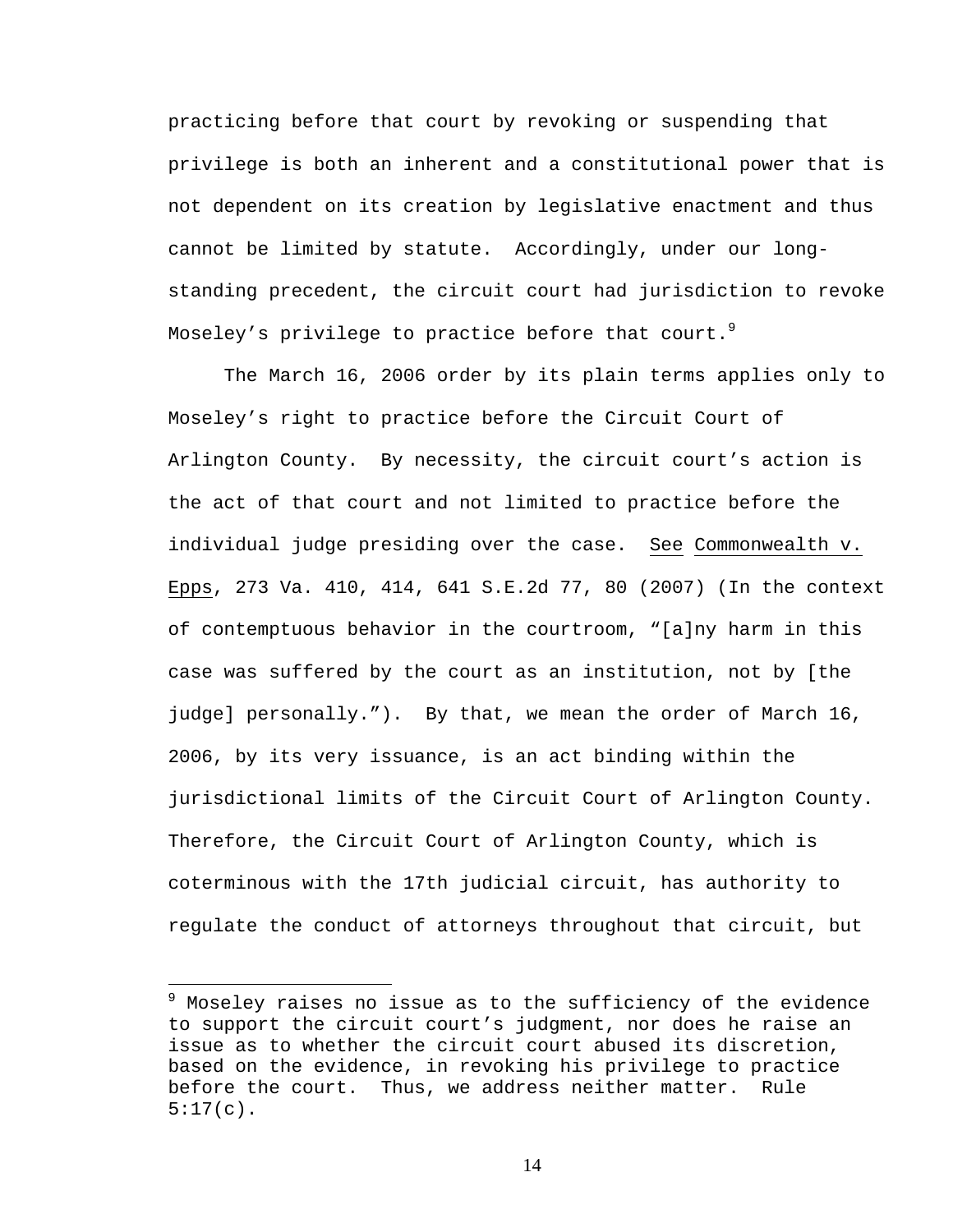no further. Indeed, as we recognized in Ex Parte Fisher, Legal Club, and Drewry, a court's authority in the discipline of attorneys practicing before it is limited to the jurisdictional boundaries of that court and cannot extend to other courts beyond that boundary.<sup>10</sup>

For all these reasons, we conclude the circuit court had jurisdiction to revoke Moseley's privilege to appear in that court and thus did not err in the judgment of March 16, 2006.

B. Notice of the Alleged Misconduct

Moseley also alleges the circuit court erred in revoking his privilege to practice before the Circuit Court of Arlington County "without notice of the alleged misconduct." Although Moseley also argues on brief the broader contention that he did not have notice "that his right to practice law was in jeopardy," he made no assignment of error as to that issue. We thus limit our review to the specific issue to which he assigned error. Rule 5:17(c); see Chesapeake Hosp. Auth. v. Commonwealth, 262 Va. 551, 557, 554 S.E.2d 55, 57 (2001).

 $\overline{a}$ 

 $10$  As noted above, the March 16, 2006 order, in and of itself, does not affect Moseley's license to practice law. Moseley's license to practice law remains in effect, even within the jurisdictional boundaries of the Circuit Court of Arlington County; he simply cannot appear in that court. We also note that the March 16, 2006 order, by its specific terms, applies only to the Circuit Court of Arlington County, and does not undertake to revoke Moseley's privilege to practice before the juvenile and domestic relations or general district courts of Arlington County.